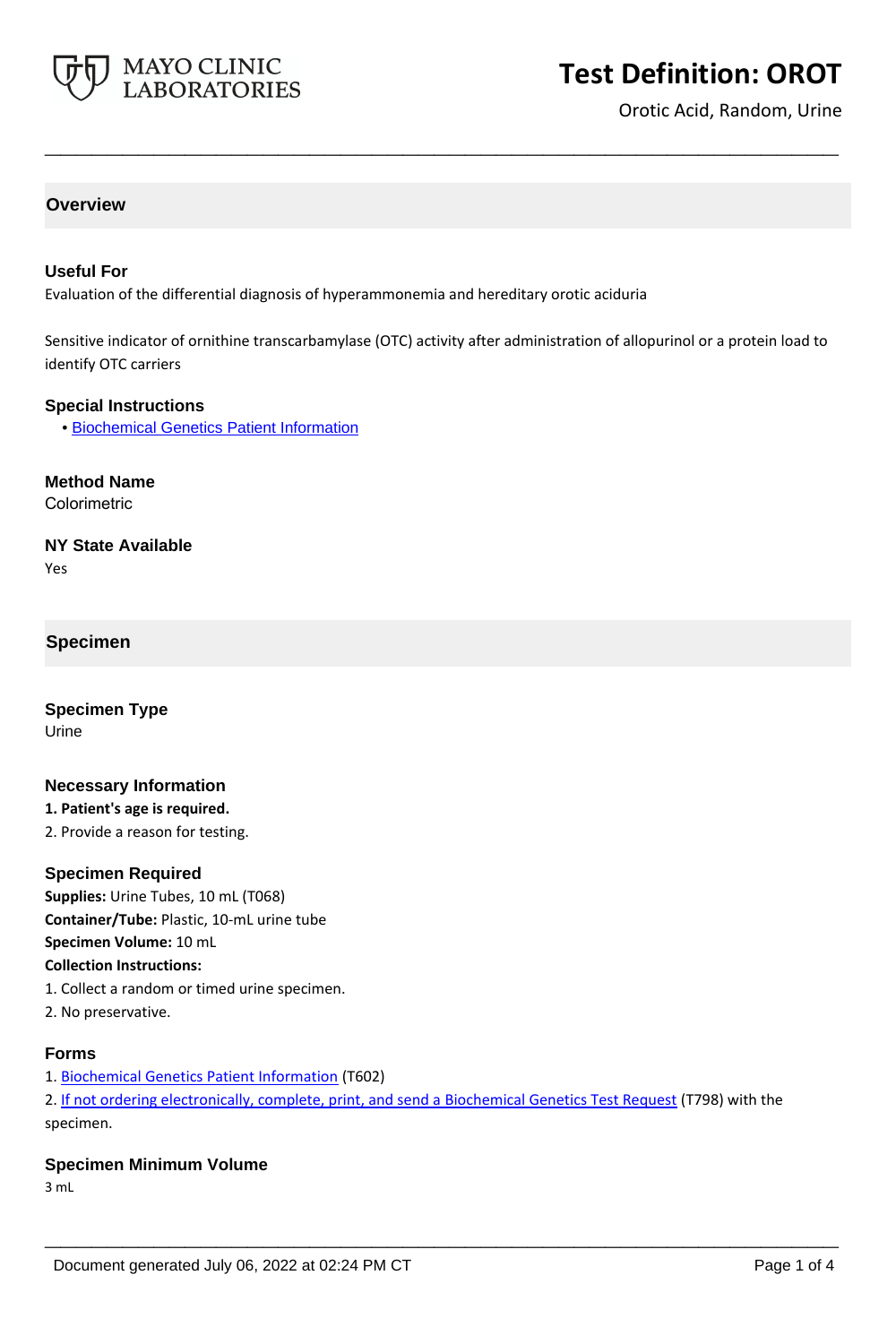

# **Reject Due To**

All specimens will be evaluated at Mayo Clinic Laboratories for test suitability.

## **Specimen Stability Information**

| <b>Specimen Type</b> | <b>Temperature</b> | <b>Time</b> | <b>Special Container</b> |
|----------------------|--------------------|-------------|--------------------------|
| Urine                | Frozen (preferred) | 30 days     |                          |

**\_\_\_\_\_\_\_\_\_\_\_\_\_\_\_\_\_\_\_\_\_\_\_\_\_\_\_\_\_\_\_\_\_\_\_\_\_\_\_\_\_\_\_\_\_\_\_\_\_\_\_**

## **Clinical & Interpretive**

## **Clinical Information**

Urinary excretion of orotic acid, an intermediate in pyrimidine biosynthesis, is increased in many urea cycle disorders and in a number of other disorders involving the metabolism of arginine. The determination of orotic acid can be useful to distinguish between various causes of elevated ammonia (hyperammonemia). Hyperammonemia is characteristic of all urea cycle disorders, but orotic acid is elevated in only some, including ornithine transcarbamylase (OTC) deficiency, citrullinemia, and argininosuccinic aciduria. Orotic acid is also elevated in the transport defects of dibasic amino acids (lysinuric protein intolerance and hyperornithinemia, hyperammonemia, and homocitrullinuria [HHH] syndrome) and is greatly elevated in patients with hereditary orotic aciduria (uridine monophosphate synthase [UMPS] deficiency).

OTC deficiency is an X-linked urea cycle disorder that affects both male patients and, due to random X-inactivation, female patients. It is thought to be the most common urea cycle disorder with an estimated incidence of 1:56,000. In OTC deficiency, carbamoyl phosphate accumulates and is alternatively metabolized to orotic acid. Allopurinol inhibits orotidine monophosphate decarboxylase and, when given to OTC carriers (who may have normal orotic acid excretion), can cause increased excretion of orotic acid. When orotic acid is measured after a protein load or administration of allopurinol, its excretion is a very sensitive indicator of OTC activity. A carefully monitored allopurinol challenge followed by several determinations of a patient's orotic acid excretion can be useful to identify OTC carriers, as approximately 20% of OTC variant are not detectable by current molecular genetic testing methods.

## **Reference Values**

<2 weeks: 1.4-5.3 mmol/mol creatinine 2 weeks-1 year: 1.0-3.2 mmol/mol creatinine 2-10 years: 0.5-3.3 mmol/mol creatinine > or =11 years: 0.4-1.2 mmol/mol creatinine

## **Interpretation**

The value for the orotic acid concentration is reported. The interpretation of the result must be correlated with clinical and other laboratory findings.

## **Cautions**

Pregnant women will normally excrete up to twice the upper limit of the adult reference range.

## **Clinical Reference**

1. Singh RH, Rhead WJ, Smith W, et al: Nutritional management of urea cycle disorders. Crit Care Clin. 2005 Oct;21(4 Suppl):S27-35

**\_\_\_\_\_\_\_\_\_\_\_\_\_\_\_\_\_\_\_\_\_\_\_\_\_\_\_\_\_\_\_\_\_\_\_\_\_\_\_\_\_\_\_\_\_\_\_\_\_\_\_**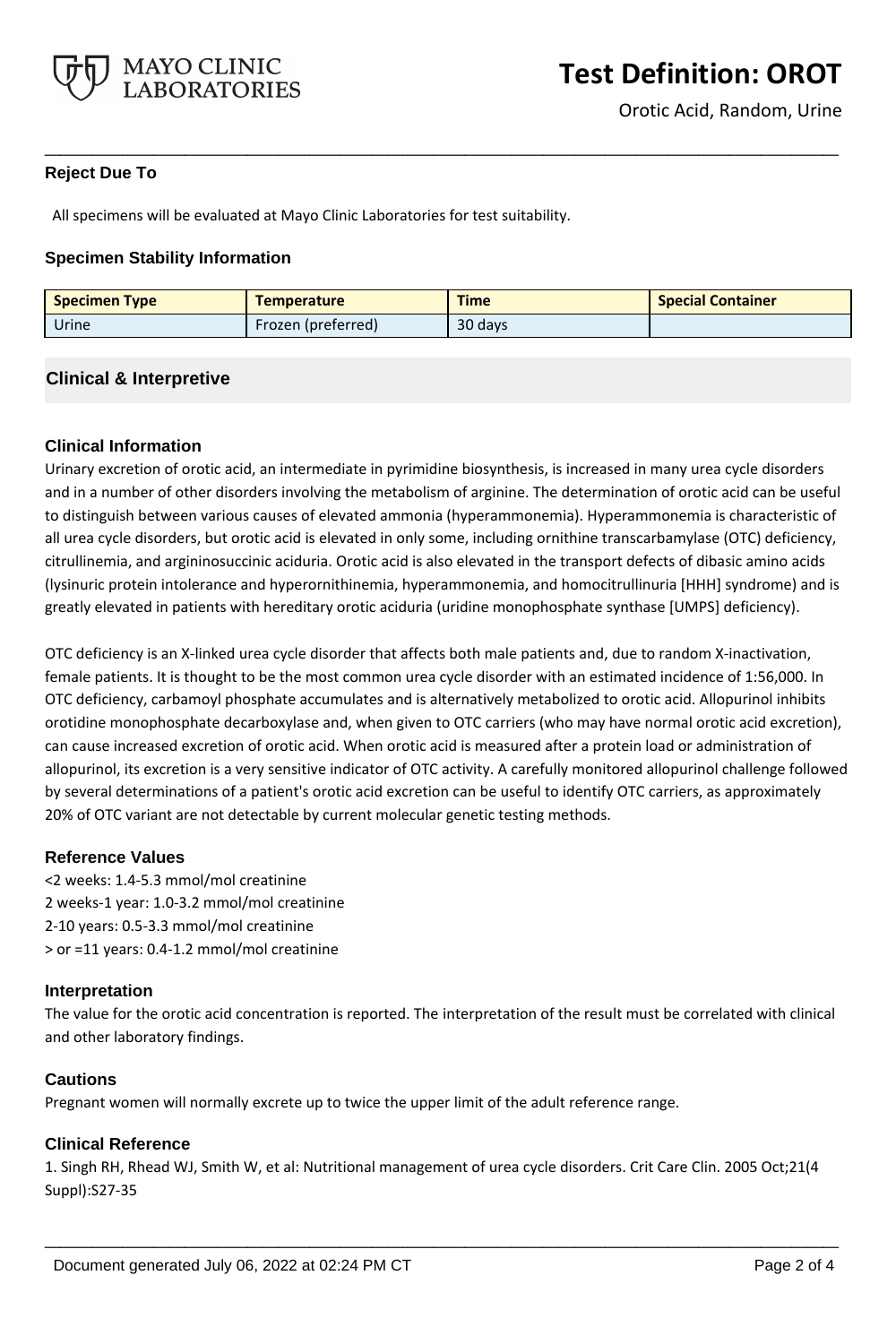

Orotic Acid, Random, Urine

2. Lee B, Singh RH, Rhead WJ, et al: Considerations in the difficult-to-manage urea cycle disorder patient. Crit Care Clin. 2005 Oct;21(4 Suppl):S19-25

**\_\_\_\_\_\_\_\_\_\_\_\_\_\_\_\_\_\_\_\_\_\_\_\_\_\_\_\_\_\_\_\_\_\_\_\_\_\_\_\_\_\_\_\_\_\_\_\_\_\_\_**

3. Brusilow SW, Horwich AL: Urea cycle enzymes. In: Valle D, Antonarakis S, Ballabio A, Beaudet AL, Mitchell GA, eds. The Online Metabolic and Molecular Bases of Inherited Disease. McGraw-Hill; 2019. Accessed November 19, 2021. Available at http://ommbid.mhmedical.com/content.aspx?bookid=2709&sectionid=225084071

4. Webster DR, Becroft DO, van Gennip AH, Van Kuilenburg AP: Hereditary orotic aciduria and other disorders of pyrimidine metabolism. In: Valle D, Antonarakis S, Ballabio A, Beaudet AL, Mitchell GA, eds. The Online Metabolic and Molecular Bases of Inherited Disease., McGraw-Hill; 2019. Accessed November 19, 2021. Available at http://ommbid.mhmedical.com/content.aspx?bookid=2709&sectionid=225090376

5. Ah Mew N, Simpson KL, Gropman AL, Lanpher BC, Chapman KA, Summar, ML: Urea cycle disorders overview. In: Adam MP, Ardinger HH, Pagon RA, et al, eds. GeneReviews [Internet]. University of Washington, Seattle; 2003. Updated June 22, 2017. Accessed November 19, 2021. Available at www.ncbi.nlm.nih.gov/books/NBK1217

# **Performance**

## **Method Description**

Interfering substances such as amino acids, urea, pigments, and creatinine are removed from the urine by passing it through a cation-exchange resin. The orotic acid is then brominated to form dibromobarbituric acid, reduced to barbituric acid with ascorbic acid, and finally condensed with dimethylaminobenzaldehyde to form 5(*p*-dimethylaminobenzaldehyde)-barbituric acid. The absorbance of the final product is measured at 480 nm using a control reaction as reference.(Harris ML, Oberholzer VG: Conditions affecting the colorimetry of orotic acid and orotidine in urine. Clin Chem. 1980;26[3]:473-479); Cowan T, Pasquali M: Laboratory investigations of inborn errors of metabolism. In: Sarafoglou K, Hoffman GF, Roth KS, eds. Pediatric Endocrinology and Inborn Errors of Metabolism. 2nd ed. McGraw-Hill; 2017:1139-1158)

**\_\_\_\_\_\_\_\_\_\_\_\_\_\_\_\_\_\_\_\_\_\_\_\_\_\_\_\_\_\_\_\_\_\_\_\_\_\_\_\_\_\_\_\_\_\_\_\_\_\_\_**

**PDF Report**

No

**Day(s) Performed** Tuesday, Thursday

**Report Available** 4 to 8 days

**Specimen Retention Time** 1 month

**Performing Laboratory Location** Rochester

**Fees & Codes**